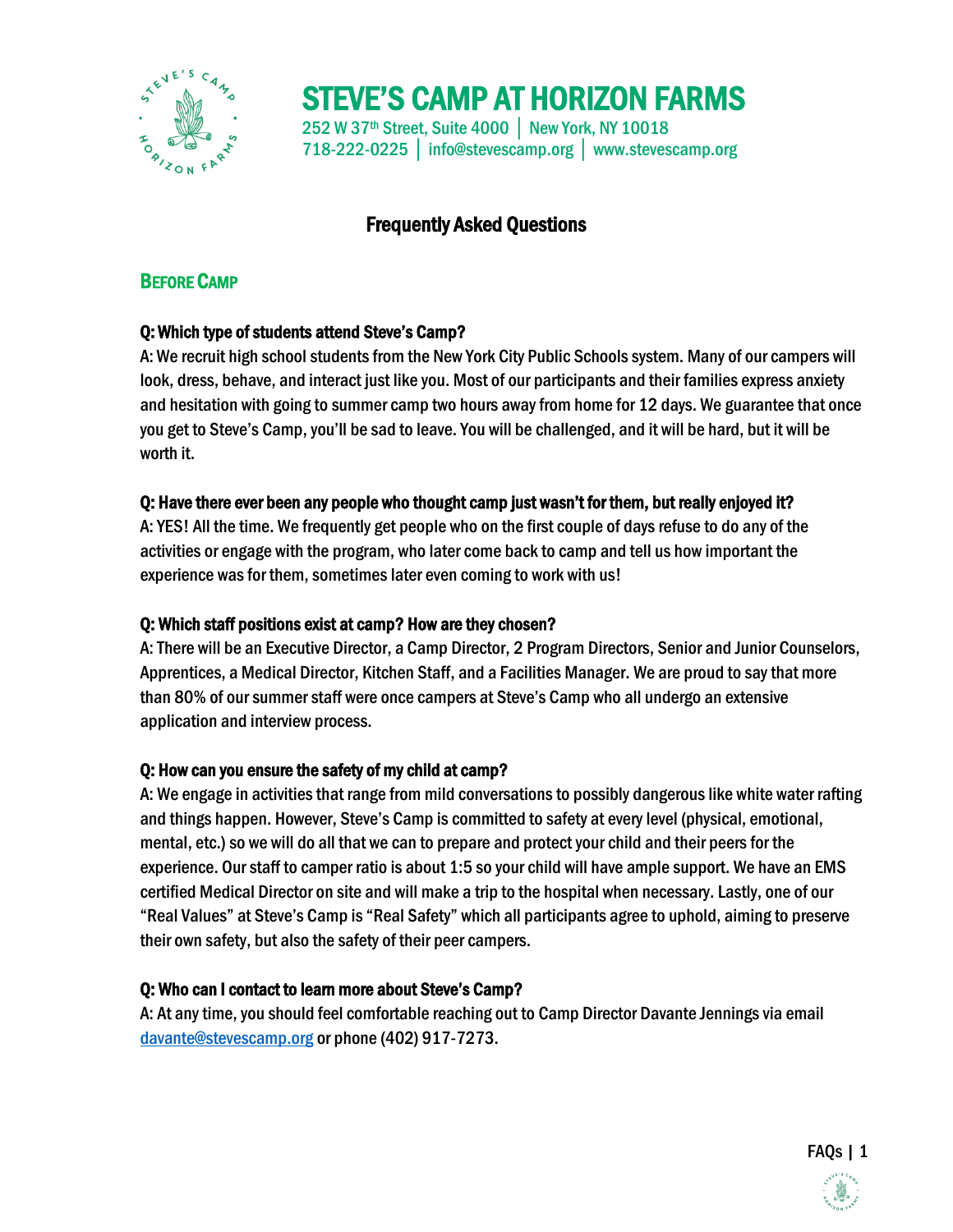#### Q: Where can I find the packing list and contact info?

A: Check out ou[r Google Groups page](https://groups.google.com/forum/#!forum/steves-camp-at-horizon-farms-2019) or you can search "steves camp" in Google Groups.

#### Q: How much does it cost?

A: Steve's Camp at Horizon Farms is completely free to our families, regardless of economic ability. We do, however, ask for a \$40 fully refundable deposit that will be returned to you upon a successful conclusion of the summer. The deposit is to ensure your child shows up to the bus stop on the day of departure since we are holding their spot (and turning away another applicant).

### DURING CAMP

#### Q: Where do campers sleep?

A: Think of it as a college dorm. "The Bunkhouse" hassix bedrooms, each room containing 3 bunk beds (6 beds total), one bathroom, and campers will share the room with 4 other campers and their counselor. One night, though, we will go on a camping trip which campers will have the choice to sleep in a tent or under a water proof structure that they've built (a skill they'll gain at Steve's Camp).

#### Q: Can I bring my PlayStation/Xbox/computer/cell phone/snacks?

A: We confiscate all electronic devices on the first night. We do this for two reasons: 1) to protect you from dropping it off the mountain when we go on a hike or lose it while rafting down the river, and 2) we strongly value human-to-human interactions and want you to fully engage with the programming and experiences that we've put together for you. Plus, most phones do not get good cellular service at Camp.

#### Q: Without my phone, how will I be able to call home, take pictures, or listen to music?

A: We've got it all covered! You can use the camp phone to call your family, your counselor will have their phone for pictures, and we always have someone playing music! At the end of the summer, we will upload all pictures to our shared Google Photos and you'll have access to all pictures! You can check out 2018 photo[s here.](https://photos.app.goo.gl/2Yoiz6HcKjXWTjPQ6)

#### Q: What if I am uncomfortable, bored, can't make friends, or don't get along with another camper?

A: Again, things happen… but we do our best at putting together an engaging, compelling, and exciting program for your summer. If you are uncomfortable, you will have at least 40 camper friends, 8 counselors and 4 directors that you can speak to. If you are bored, maybe shift your perspective and think about why we put this together for you. Making friends will be easy! Everyone here is in the same situation as you: away from home, with a group of people they don't know and are feeling really awkward. Trust me, by the end of day four you'll already have five new people that you can call your brother or sister. Trust me. And if there's a conflict with another camper, we'll handle it, and get back to making sure this is the summer of our lives!